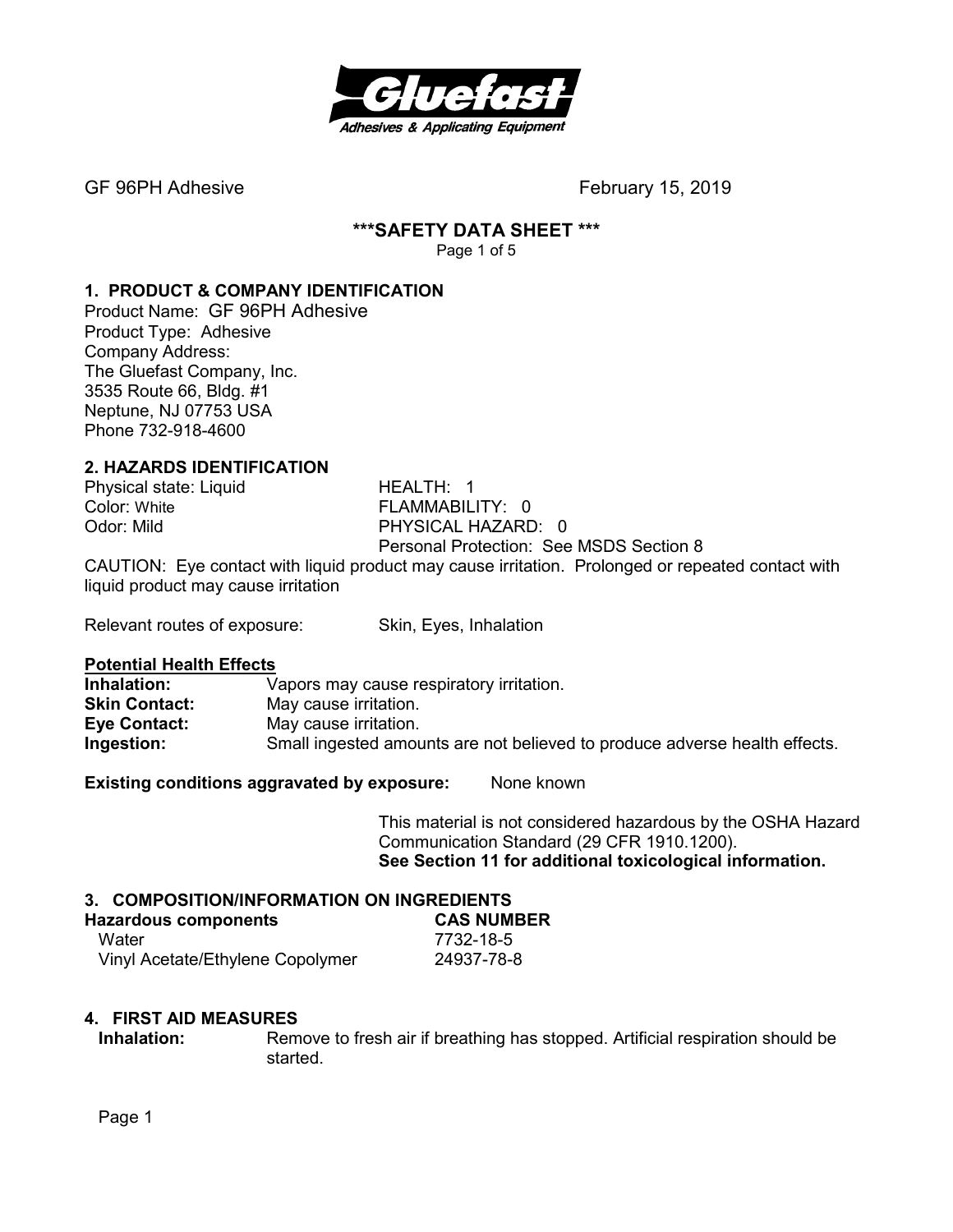

# **\*\*\*SAFETY DATA SHEET \*\*\***

Page 2 of 5

| <b>Skin contact:</b>                    | Wash skin with soap and water.                                                                                                                                                     |                                                                                                                                                                          |  |
|-----------------------------------------|------------------------------------------------------------------------------------------------------------------------------------------------------------------------------------|--------------------------------------------------------------------------------------------------------------------------------------------------------------------------|--|
| Eye contact:                            | If splashed in eye, flush with copious quantities of water and seek medical<br>advice.                                                                                             |                                                                                                                                                                          |  |
| Ingestion:                              | Larger amounts (at least several ounces) should be removed from the stomach<br>by induced vomiting or aspiration. No medical conditions are known to be<br>aggravated by exposure. |                                                                                                                                                                          |  |
| <b>5. FIRE FIGHTING MEASURES</b>        |                                                                                                                                                                                    |                                                                                                                                                                          |  |
| Flash point:                            | None                                                                                                                                                                               |                                                                                                                                                                          |  |
| Auto ignition temperature:              |                                                                                                                                                                                    | Unknown                                                                                                                                                                  |  |
| Flammable/Explosive limits - lower:     |                                                                                                                                                                                    | Not applicable                                                                                                                                                           |  |
| Flammable/Explosive limits - upper:     |                                                                                                                                                                                    | Not applicable                                                                                                                                                           |  |
| <b>Extinguishing media:</b>             |                                                                                                                                                                                    | For dry polymer use water, carbon dioxide (CO2) or ABC<br>dry chemical.                                                                                                  |  |
| <b>Special firefighting procedures:</b> |                                                                                                                                                                                    | When dried polymer burns, water (H20) carbon dioxide<br>(CO2), carbon monoxide (CO), and smoke are produced.<br>Pyrolysis products may include some hazardous materials. |  |
| Unusual fire or explosion hazards:      |                                                                                                                                                                                    | Not applicable                                                                                                                                                           |  |
| <b>Hazardous combustion products:</b>   |                                                                                                                                                                                    | Carbon monoxide, carbon dioxide.                                                                                                                                         |  |

#### **6. ACCIDENTAL RELEASE MEASURES**

Use personal protection recommended in Section 8, isolate the hazard area and deny entry to unnecessary and unprotected personnel.

| <b>Environmental precautions:</b> | Disposal of water/adhesive in accordance with federal,<br>state and local regulations. Most states prohibit disposal of<br>liquids in landfills.                                                                                   |
|-----------------------------------|------------------------------------------------------------------------------------------------------------------------------------------------------------------------------------------------------------------------------------|
| Clean-up methods:                 | Contain spill. Recover as much as possible for reuse.<br>Absorb remaining spill with an inert material. Place into<br>closed container and store in a safe location to await<br>disposal. Wash the spill area with soap and water. |
| 7. HANDLING AND STORAGE           |                                                                                                                                                                                                                                    |
| Handling:                         | Do not freeze. Store at room temperature. Product is<br>freeze thaw stable but should be kept from freezing. If<br>frozen the product will show some increase in viscosity.                                                        |

**Storage: Storage: Shelf life is 3 months.**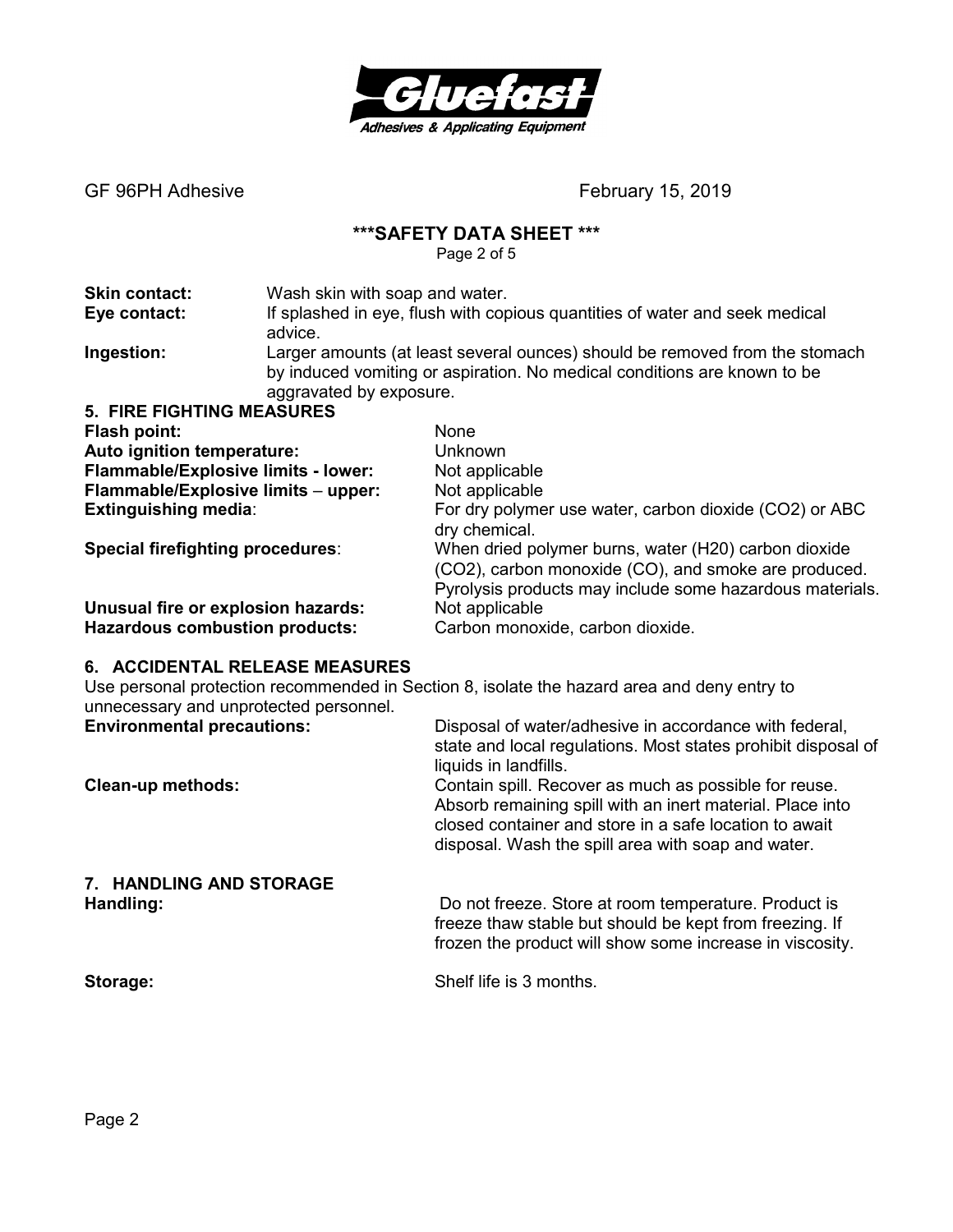

# **\*\*\*SAFETY DATA SHEET \*\*\***

Page 3 of 5

#### **8. EXPOSURE CONTROLS/PERSONAL PROTECTION**

**Partition coefficient (n-octanol/water)** Not applicable<br>**VOC content:** Under .3% by \

**Employers should complete an assessment of all workplaces to determine the need for, and selection of, proper exposure controls and protective equipment for each task performed.** 

| <b>Hazardous components</b>         | <b>ACGIH TLV</b>                                                                                                                               | <b>OSHA PEL</b> | <b>AIHA WEEL</b> | <b>OTHER</b> |
|-------------------------------------|------------------------------------------------------------------------------------------------------------------------------------------------|-----------------|------------------|--------------|
| None                                | None                                                                                                                                           | <b>None</b>     | None             | None         |
| <b>Engineering controls:</b>        | Effective exhaust ventilation should always be provided<br>to draw mists, fumes and vapors away from workers to<br>prevent routine inhalation. |                 |                  |              |
| <b>Respiratory protection:</b>      | None required except if product is being sprayed where<br>a NIOSH approved mask is recommended.                                                |                 |                  |              |
| <b>Eyeface protection:</b>          | Safety goggles.                                                                                                                                |                 |                  |              |
| <b>Skin protection:</b>             | Gloves recommended.                                                                                                                            |                 |                  |              |
| 9. PHYSICAL AND CHEMICAL PROPERTIES |                                                                                                                                                |                 |                  |              |
| <b>Physical state:</b>              | Liquid                                                                                                                                         |                 |                  |              |
| Color:                              | White                                                                                                                                          |                 |                  |              |
| Odor:                               | Mild                                                                                                                                           |                 |                  |              |
| <b>Odor threshold:</b>              | Not available                                                                                                                                  |                 |                  |              |
| Ph:                                 | $6 - 8$                                                                                                                                        |                 |                  |              |
| <b>Vapor Pressure:</b>              | Water                                                                                                                                          |                 |                  |              |
| <b>Boiling Point/range:</b>         | $212^{\circ}F$                                                                                                                                 |                 |                  |              |
| <b>Freezing Point/range:</b>        | $32^{\circ}F$                                                                                                                                  |                 |                  |              |
| <b>Specific gravity:</b>            | 1.09                                                                                                                                           |                 |                  |              |
| <b>Bulk Density:</b>                | 9.1 pounds per gallon                                                                                                                          |                 |                  |              |
| Vapor density:                      | Water                                                                                                                                          |                 |                  |              |
| <b>Flash Point:</b>                 | None                                                                                                                                           |                 |                  |              |
| Flammable/Explosive limits - lower: | Not applicable                                                                                                                                 |                 |                  |              |
| Flammable/Explosive limits - upper: | Not applicable                                                                                                                                 |                 |                  |              |
| <b>Autoignition temperature:</b>    | Unkown                                                                                                                                         |                 |                  |              |
| <b>Evaporation rate:</b>            | Water                                                                                                                                          |                 |                  |              |
| <b>Solubility in water:</b>         | <b>Dispersible</b>                                                                                                                             |                 |                  |              |

Under .3% by weight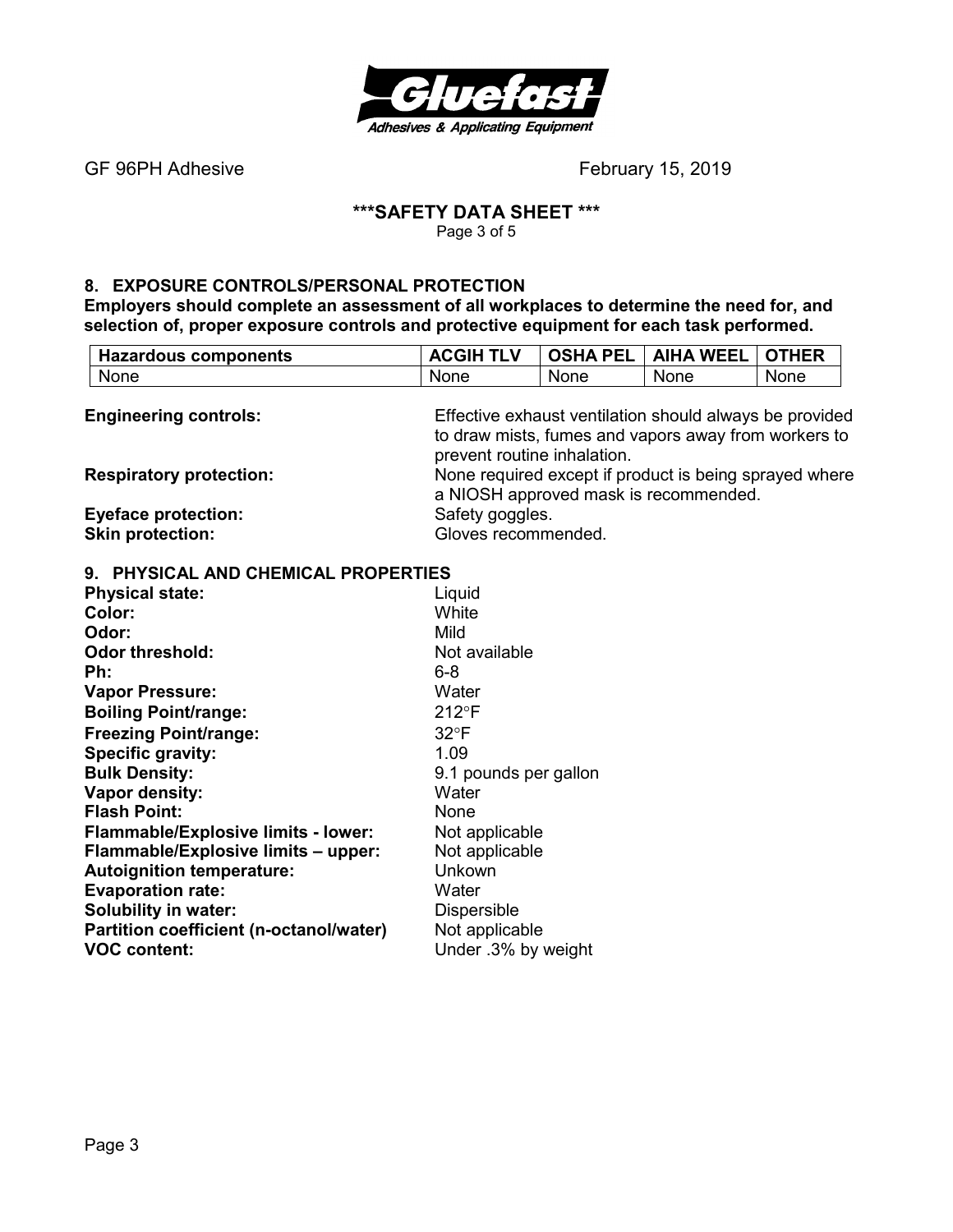

# **\*\*\*SAFETY DATA SHEET \*\*\***

Page 4 of 5

#### **10. STABILITY AND REACTIVITY**

| Stability               | Stable                                                                                  |
|-------------------------|-----------------------------------------------------------------------------------------|
| Hazardous reactions:    | None                                                                                    |
|                         | Hazardous decomposition products   Carbon Monoxide, carbon dioxide & oxides of nitrogen |
| Incompatible materials: | Materials that react with water & strong oxidizing agents.                              |
| Conditions to avoid:    | Do not freeze.                                                                          |

# **11. TOXICOLOGICAL INFORMATION**

| <b>Hazardous components</b> |      | NTB Carcinogen   IARC Carcinogen | <b>OSHA Carcinogen</b><br>(Specifically Regulated) |
|-----------------------------|------|----------------------------------|----------------------------------------------------|
| None                        | None | None                             | None                                               |
|                             |      |                                  |                                                    |
| <b>Hazardous components</b> |      | <b>Health Effects/</b>           |                                                    |
|                             |      | <b>Target Organs</b>             |                                                    |
| None                        |      | None                             |                                                    |
|                             |      |                                  |                                                    |

#### **12. ECOLOGICAL INFORMATION**

Ecological information: Not available

# **13. DISPOSAL CONSIDERATIONS**

#### **Information provided is for unused product only.**

| Recommended method of disposal: | Legal disposition of wastes is the responsibility of the<br>owner/generator of the waste. Applicable federal, state<br>and/or local regulations must be followed during<br>treatment, storage, or disposal of waste containing this<br>product. |
|---------------------------------|-------------------------------------------------------------------------------------------------------------------------------------------------------------------------------------------------------------------------------------------------|
| Hazardous waste number:         | Not a RCRA hazardous waste.                                                                                                                                                                                                                     |
|                                 |                                                                                                                                                                                                                                                 |

# **14. TRANSPORT INFORMATION**

U.S. Department of Transportation Ground (49 CFR)

| Proper shipping name:                                                                     | GF96PGL, GF96PPL, GF96PDR             |
|-------------------------------------------------------------------------------------------|---------------------------------------|
| Hazard class or division:                                                                 | <b>None</b>                           |
| Identification number:                                                                    | <b>None</b>                           |
| Packing group:                                                                            | Carton, 5-gallon pail, 55 gallon drum |
| Product is not regulated, non hazardous and not restricted for transport by air or water. |                                       |

Page 4